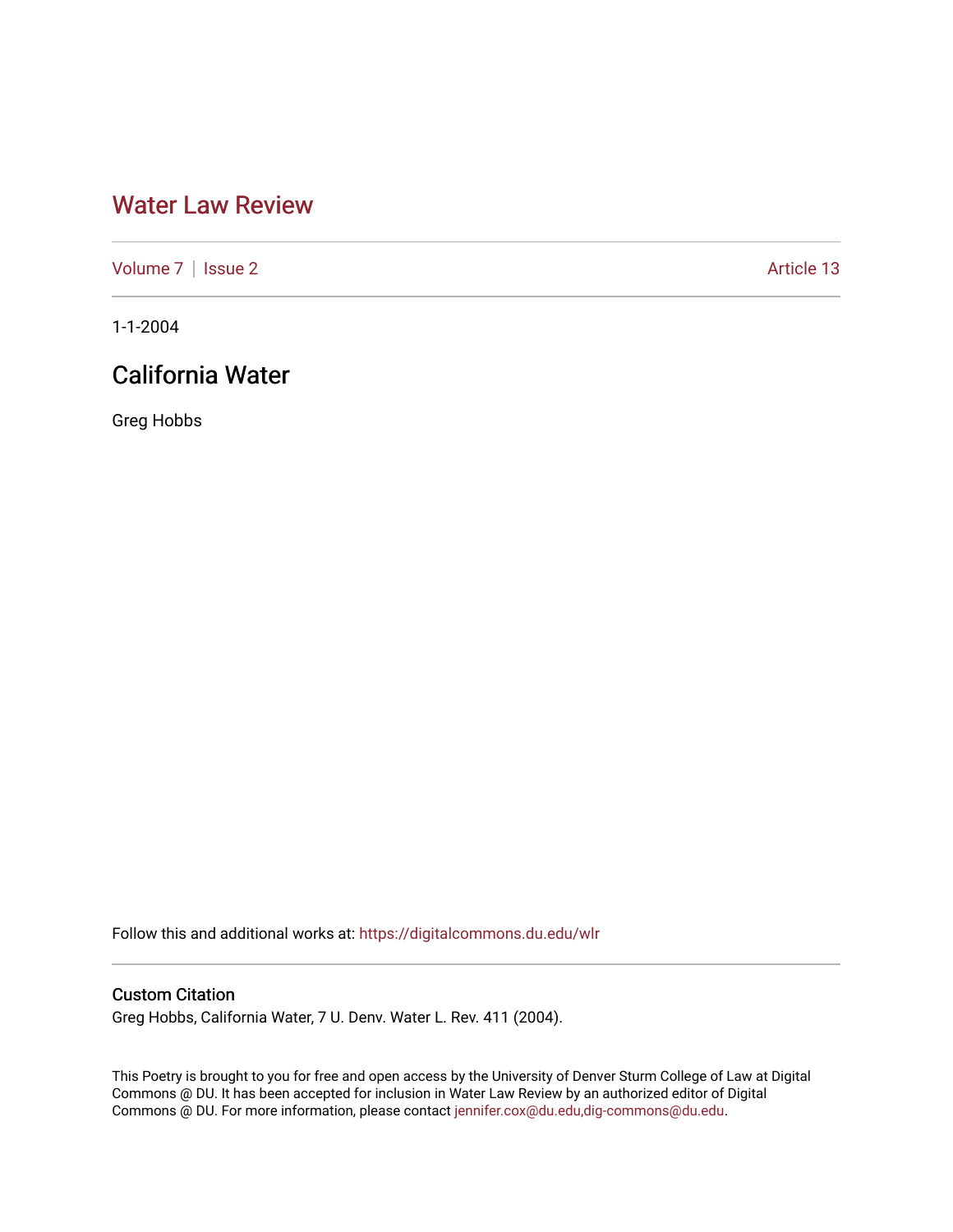Children, grandchildren, their joy, their fears-In the house on the hill, where the sun

Above the Florida fills a breakfast nook, Arcs over the land of the Utes, sets to the West Of the La Platas-hill-on-hill to reach such A sky as river blessings drop such

A great and holy love from-Sam and Jacqueline.

(For Sam andJacqueline Maynes)

#### **CALIFORNIA WATER**

California water starts in the heart **Of** the Sierra and the Rockies, in Oregon north of the Lassen country, **Up** in the mother lode of snow. So many rivers, so much beauty, Land of the Golden Trout and The Monterey Bay fandango, **A** place where many peoples sail

To where the rails begin to intercept **A** nation made of so many nations, Its water law reflects a polyglot **Of** doctrine-continuous flow and the Mining camp, of pump whenever you Can and leave it alone to shape The fish and the land—where Delta and Omega tap the Range of Light

And nobodies out of Oklahoma and China lent their muscle and were Spat at. It's a wonder the way golden **<sup>I</sup>**Poppies and the sea otter dance Upon the hills, in the waving kelp forest, And the remnant Giant Sequoia still Hope their chance to keep on standing Depends, really depends, doesn't it?